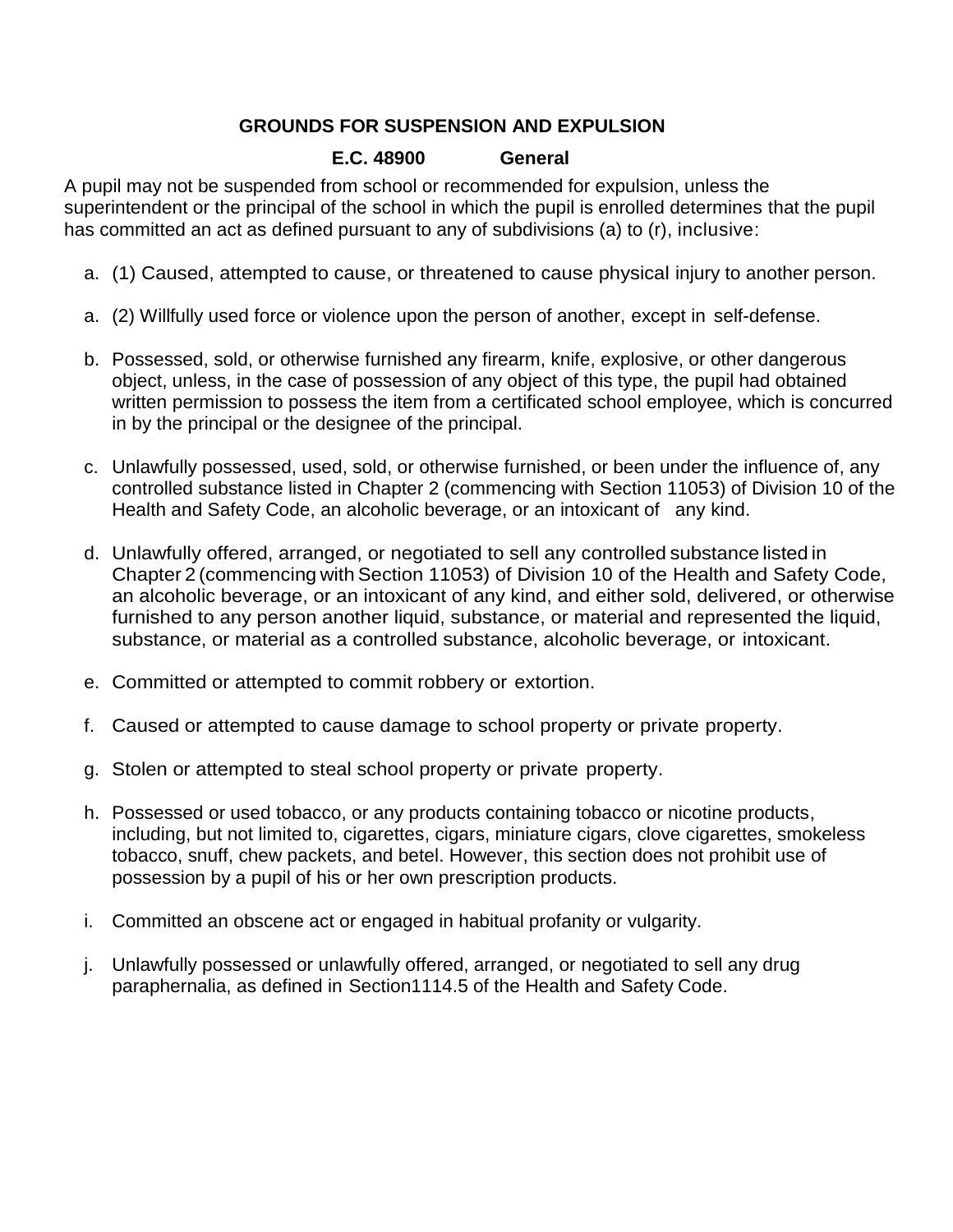## **GROUNDS FOR SUSPENSION AND EXPULSION**

#### **E.C. 48900 General**

- k. Disrupted school activities or otherwise willfully defied the valid authority of supervisors, teachers, administrators, school officials, or other school personnel engaged in the performance of their duties.
- l. Knowingly received stolen school property or private property.
- m. Possessed an imitation firearm. As used in this section, "imitation firearm" means a replica of a firearm that is so substantially similar in physical properties to an existing firearm as to lead a reasonable person to conclude that the replica is a firearm.
- n. Committed or attempted to commit a sexual assault as defined in Section 261, 266c, 286, 288, 288a, or 289 of the Penal Code or committed a sexual battery as defined in Section 243.4 of the Penal Code.
- o. Harassed, threatened, or intimidated a pupil who is a complaining witness or a witness in a school disciplinary proceeding for the purpose of either preventing that pupil from being a witness or retaliating against that pupil for being a witness, or both.
- p. Unlawfully offered, arranged to sell, negotiated to sell, or sold the prescription drug Soma.
- q. Engaged in, or attempted to engage in, hazing as defined in subdivision (b) of Section 245.6 of the Penal Code.
- r. Engaged in an act of bullying, including, but not limited to, bullying committed by means or an electronic act, as defined in subdivision (f) and (g) of Section 32261, directed specifically toward a pupil or school personnel.
- s. A pupil may not be suspended or expelled for any of the acts enumerated in this section, unless that act is related to school activity or school attendance occurring within any other school district. A pupil may be suspended or expelled for acts that are enumerated in this section and related to school activity or attendance that occur at any time, including, but not limited to, any of the following:
	- a. While on school grounds.
	- b. While going to or coming from school.
	- c. During the lunch period whether on or off campus.
	- d. During, or while going to or coming from a school sponsored activity.